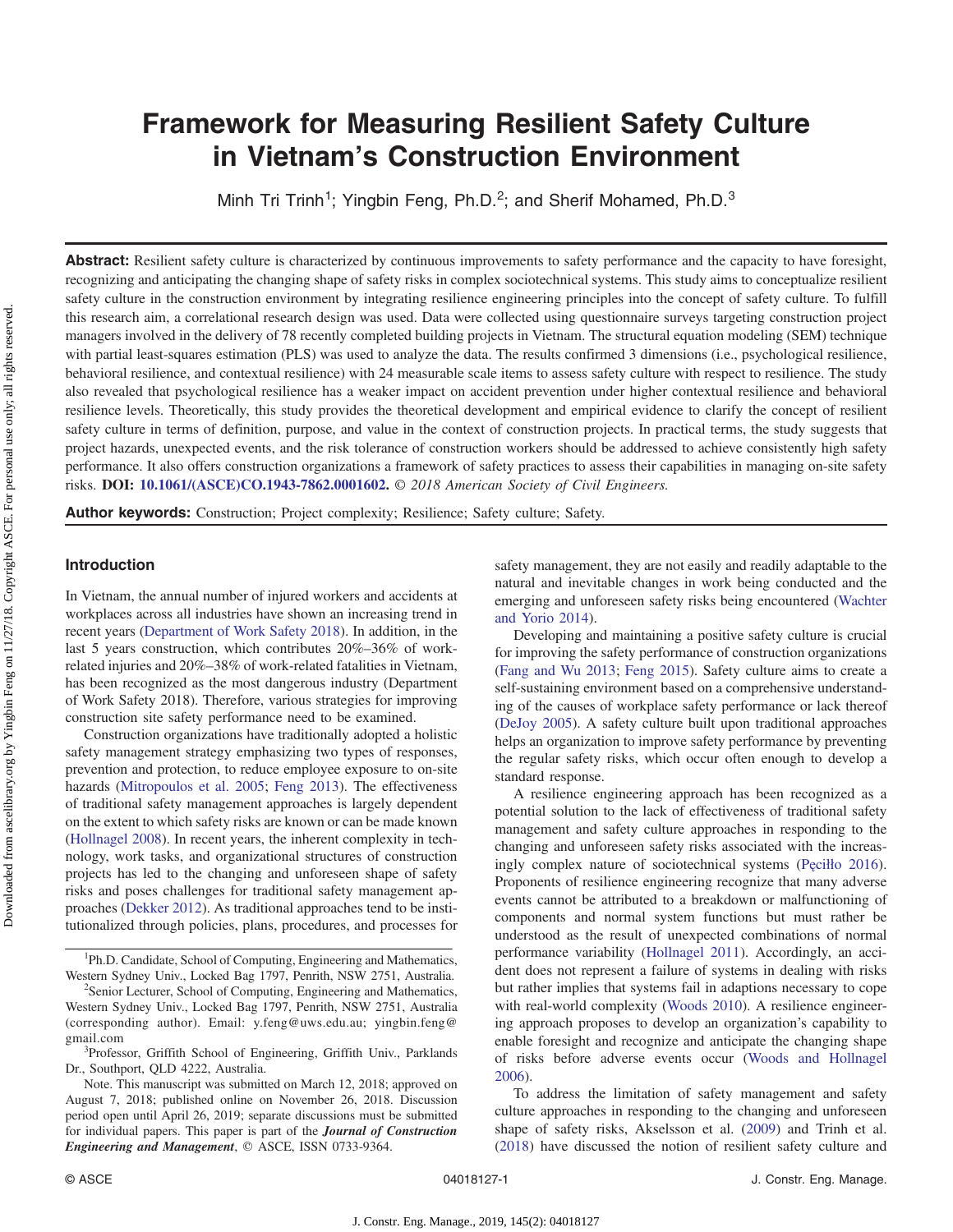its application to the construction industry. Akselsson et al. ([2009,](#page-10-0) p. 4) defined resilient safety culture as "an organizational culture that fosters safe practices for improved safety in an ultra-safe organization striving for cost-effective safety management by stressing resilience engineering, organizational learning and continuous improvements." In a recent publication, Trinh et al. ([2018\)](#page-11-0) defined resilient safety culture as an organization's psychological/ cognitive, behavioral, and managerial/contextual capabilities to "anticipate, monitor, respond and learn" to manage safety risks and create an ultrasafe organization. Shirali et al. [\(2016](#page-11-0)) attempted to measure resilient safety culture in a petrochemical plant and identified 13 indicators representing a resilient safety culture. These indicators enable practitioners to identify inefficiencies in relating to their safety management. Although previous research made significant contributions in introducing resilience into workplace health and safety and developing the concept of resilient safety culture, it seems that no empirical research has been conducted to examine the dimensions of a resilient safety culture, which has been recognized as a multidimensional concept [\(Trinh et al. 2018\)](#page-11-0). Against this background, this research aims to conceptualize resilient safety culture by integrating resilience engineering principles into the concept of safety culture in the context of the construction industry. To achieve the aim of this article, the following specific objectives were developed: (1) to identify the dimensions of a resilient safety culture and (2) to investigate the impacts of a resilient safety culture and its dimensions on the safety performance of construction projects.

The next section presents the theoretical basis for conceptualizing resilient safety culture, followed by the development of hypotheses and a conceptual model. The conceptual model is then tested with survey data using structural equation modeling (SEM) methods. The findings pertaining to the two objectives are then discussed to clarify the contribution to knowledge and practical implications. The article ends with a discussion of limitations and recommendations for future research.

# Theoretical Foundation

## Safety Culture Theory

Safety culture is often treated as a subset of organizational culture, where beliefs and values refer specifically to matters of health and safety [\(Clarke 1999](#page-10-0)). The most widely accepted definition of safety culture was proposed in the Safety of Nuclear Installations Report: "The safety culture of an organisation is the product of individual and group values, attitudes perceptions, competencies and patterns of behavior that determine the commitment to and the style and proficiency of an organisation's health and safety management characterized by communications founded on mutual trust, shared perceptions of the importance of safety and by confidence in the efficacy of preventive measures" ([ACSNI](#page-10-0) [1993](#page-10-0), p. 23).

To explain the concept of safety culture, many studies have attempted to develop a theoretical model of safety culture. There are two commonly used models of safety culture, which include (1) layer models ([Guldenmund 2000;](#page-10-0) [Reason 1997](#page-11-0)) and (2) triad models [\(Cooper 2000;](#page-10-0) [Geller 1994\)](#page-10-0). Layer models describe safety culture with the assumption that if the content of organizational culture is understood, it allows for analyzing and improving safety aspects of culture. However, layer models of safety culture are often criticized for lacking the means to objectively assess safety culture and disregarding the dynamic nature of culture [\(Choudhry](#page-10-0) [et al. 2007](#page-10-0); [Cooper 2000](#page-10-0)). In contrast, triad models of safety culture focus on the interaction between psychological, behavioral, and situational elements in safety management [\(Cooper](#page-10-0) [2000](#page-10-0); [Geller 1994](#page-10-0)). The theoretical foundations for triad models of safety culture are (1) the presence of an interactive relationship between psychological, situational, and behavioral factors, which is recognized in various accident causation models, and (2) social learning theory [\(Bandura and McClelland 1977\)](#page-10-0) and social cognitive theory [\(Bandura 1986\)](#page-10-0). Based on the aforementioned theoretical foundations, Geller ([1994\)](#page-10-0) proposed a total safety culture model that recognizes the dynamic and interactive association between person, environment, and behavior. Cooper ([2000\)](#page-10-0) also developed a reciprocal model of safety culture that contains three elements: internal psychological factors (how people feel), safety-related behaviors (what people do), and objective situational features (what the organization has). Hence, triad models of safety culture provide a framework that could be used to measure and examine the reciprocal interactions between psychological, behavioral, and contextual safety-related factors in different settings.

#### Resilience Engineering Theory

The review by Righi et al. ([2015\)](#page-11-0) reveals that a considerable number of definitions of resilience exist in the literature. The common understandings within definitions of the term resilience are as follows: (1) resilience is an ability or the capability of an organization to "adapt/react, learn and anticipate" to withstand changes, pressures, disruptions, and so forth and to continue performing in times of adversity; (2) resilience is a property of organizations; and (3) the development of organizational resilience is a continuing process (Pęciłł[o 2016;](#page-10-0) [Woods and Hollnagel 2006](#page-11-0)).

Organizational resilience is a multidimensional concept [\(Akgün](#page-10-0) [and Keskin 2014;](#page-10-0) [Lengnick-Hall et al. 2011\)](#page-10-0). A review of the literature by Pillay et al. [\(2010\)](#page-10-0) identified the three dimensions of organizational resilience, which include cognitive resilience, behavioral resilience, and contextual resilience. Cognitive resilience is a capability that enables an organization to interpret and analyze unfamiliar situations and figure out how to respond; behavioral resilience comprises the established routines that enable an organization to learn and implement new routines and fully use its resources; and contextual resilience comprises interpersonal connections, resource stocks, and supply lines that provide the foundation for quick actions under uncertain settings that pose potential risks to organizations ([Lengnick-Hall et al.](#page-10-0) [2011](#page-10-0)).

Westrum ([2006](#page-11-0)) identified three types of safety risk (i.e., regular threats, irregular threats, and unexpected threats) to the state of workplace safety that organizational resilience protects against. The fundamental idea behind resilience engineering is that, in a world of limited resources, irreducible unpredictability, and multiple conflicting goals, an organization manages safety risks proactively and creates safety via four resilience processes (or capabilities), which includes anticipating (knowing what to expect), monitoring (knowing what to look for), responding (knowing what to do), and learning (knowing what can happened) (Pęciłł[o 2016](#page-10-0); [Shirali et al. 2015\)](#page-11-0).

Resilience engineering theory has some implications for safety management. First, because resilience engineering theory is based on four resilience processes, resilience processes (or capabilities) can serve as the theoretical basis for developing and implementing safety management practices for safety performance improvement in all workplace environments. Second, because a resilient organization is characterized by those four capabilities, the level of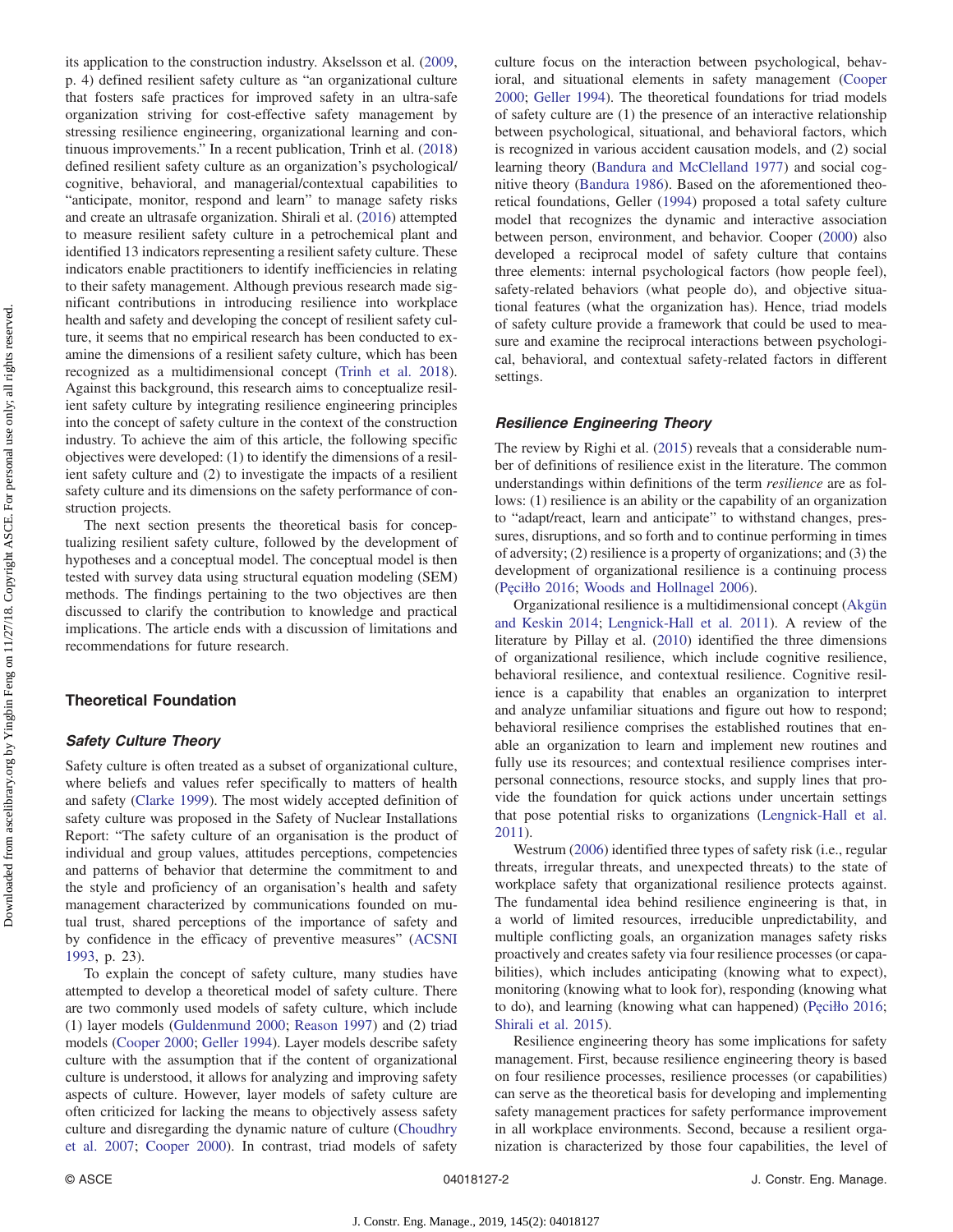

Fig. 1. Integration of resilience engineering principles and safety culture model.

organizational resilience can be determined based on the four resilience capabilities.

# Hypotheses

As discussed earlier, a resilient safety culture aims to achieve consistently high safety performance, which is characterized by continuous improvements in safety performance and the capability to create foresight, recognizing and anticipating the changing shape of safety risks in complex sociotechnical systems. A comparison of safety culture dimensions and organizational resilience dimensions reveals a similar structure of both concepts (i.e., psychological/ cognitive, behavioral, and managerial/contextual). In addition, resilience engineering theory enhances the concept of organizational safety culture by proposing four processes (i.e., anticipating, monitoring, responding, and learning) for safety management. Fig. 1 describes the integration of resilience engineering principles and safety culture models for conceptualizing a resilient safety culture. As shown in Fig. 1, a resilient safety culture reflects an organization's psychological, behavioral, and contextual capabilities to anticipate, monitor, respond, and learn in order to manage safety risks.

It is therefore inferred that the concept of resilient safety culture can be measured and examined under the same framework (i.e., psychological, behavioral, and contextual). The following hypotheses are set out:

Hypothesis 1: Resilient safety culture is measured by psychological resilience (PR), behavioral resilience (BR), and contextual resilience (MR).

- H1.1: Psychological resilience has a positive impact on resilient safety culture.
- H1.2: Behavioral resilience has a positive impact on resilient safety culture.
- H1.3: Contextual resilience has a positive impact on resilient safety culture.

Hypothesis 2: Resilient safety culture and its dimensions have a positive impact on safety performance.

- H2.1: Resilient safety culture has a positive impact on safety performance.
- H2.2: Psychological resilience has a positive impact on safety performance.
- H2.3: Contextual resilience has a positive impact on safety performance.
- H2.4: Behavioral resilience has a positive impact on safety performance.

Hypothesis 3: Safety performance is impacted by the interactions among psychological resilience, behavioral resilience, and contextual resilience.

- H3.1: Safety performance is impacted by the interaction between psychological resilience and contextual resilience.
- H3.2: Safety performance is impacted by the interaction between behavioral resilience and contextual resilience.
- H3.3: Safety performance is impacted by the interaction between behavioral resilience and psychological resilience. Fig. 2 depicts the research hypotheses proposed in this study.



Fig. 2. Research hypotheses ( $*p < 0.01$ ).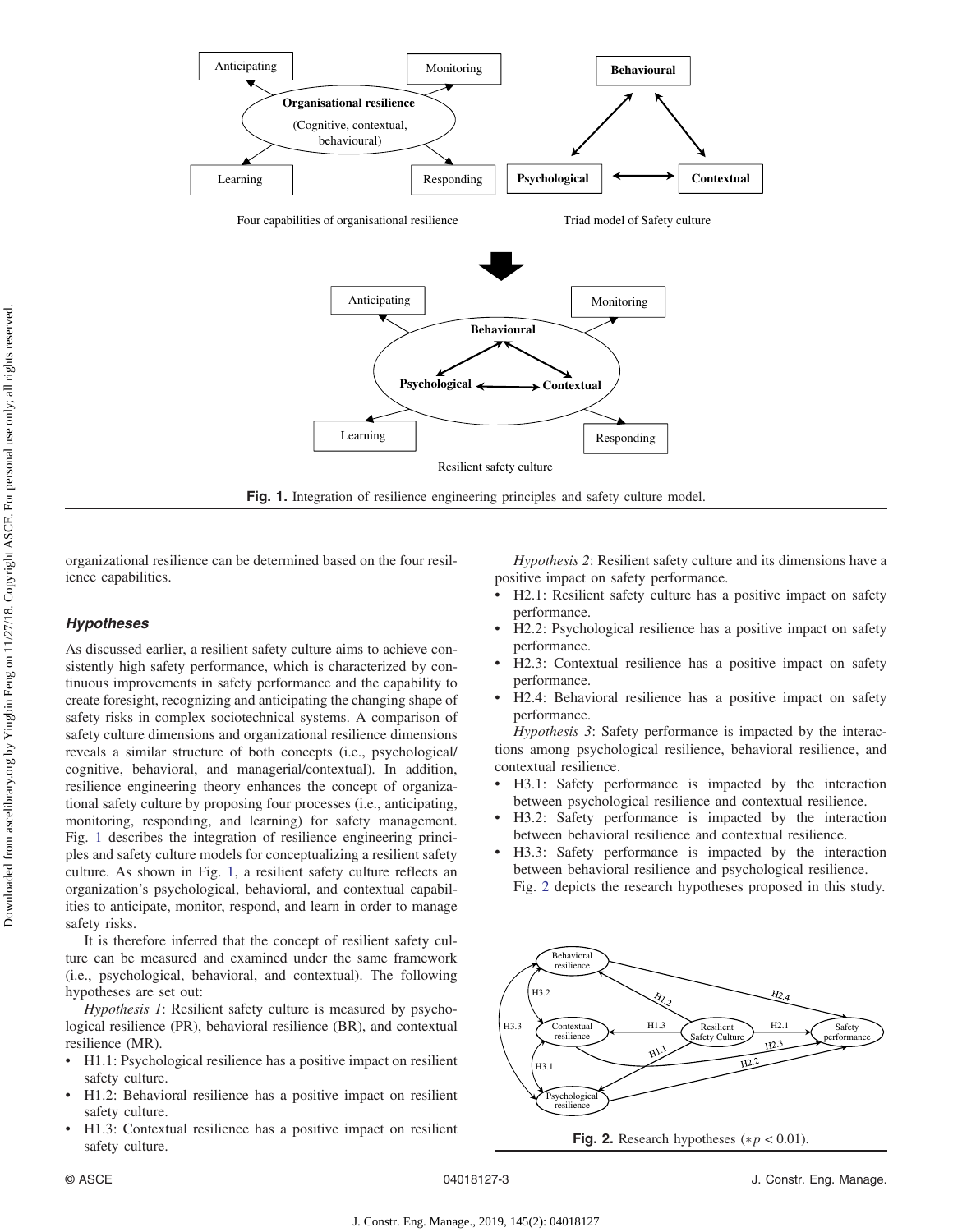# Design

The objectives of this study indicate that this is a correlational research study, which seeks to discover or establish the existence of a relationship/association/interdependence between two or more aspects of a situation ([Fellows and Liu 2015](#page-10-0)). This study adopted a quantitative approach to test the relationships between variables.

# Data Collection Instrument

## Resilient Safety Culture

A questionnaire survey was used to collect data regarding resilient safety culture because it offered the best opportunity to capture cross-sectional data on contextual, psychological, and behavioral safety-related factors in a timely and efficient manner ([Chen and](#page-10-0) [Jin 2013](#page-10-0); [McDonald et al. 2000\)](#page-10-0). Based on a literature review, the concept of resilient safety culture can be explained by three dimensions: psychological resilience, contextual resilience, and behavioral resilience. In addition, because a resilient organization manages safety risks (i.e., regular threats, irregular threats, and unexpected events) via its four capabilities (i.e., anticipating, monitoring, responding, and learning), each dimension of a resilient safety culture can be evaluated using measurable scales, which are actual safety practices implemented at construction sites reflecting the following four resilience capabilities (Pęciłł[o 2016;](#page-10-0) [Shirali](#page-11-0) [et al. 2015\)](#page-11-0):

- Anticipating: the capability of a construction project to identify the potential threats to the state of safety that should be prevented or avoided;
- Monitoring: the capability of a construction project to check the predefined indicators of regular threats to see whether they change and whether they require a readiness to respond;
- Responding: the capability of a construction project to respond to the regular and irregular threats by implementing a full and a ready set of responses or by adjusting normal functions;
- Learning: the capability of a construction project to take lessons from experiences, in particular how to learn useful lessons from the experiences of success and failure.

Based on previous studies [\(Azadeh et al. 2015;](#page-10-0) Pęciłł[o 2016](#page-10-0); [Shirali et al. 2013,](#page-11-0) [2015,](#page-11-0) [2016](#page-11-0)), 41 measurable scales for the three dimensions of resilient safety culture were developed. Psychological resilience was measured with 14 measurable scales, contextual resilience was measured with 14 measurable scales, and behavioral resilience was measured with 13 measurable scales.

#### Safety Performance

There are two types of measuring safety performance in construction projects: reactive measures (following an accident event) and proactive measures (before an accident event). The choice of safety performance measures or indicators depends on the purpose of the measurements and the resources available. In this study, a reactive measure of safety performance (i.e., accident rate) was chosen because (1) the objective and design of this research indicate that the accident rate enables a comparison of safety performance among construction projects and (2) reporting an accident is required by law in Vietnam, and records of injuries and accidents are available for all completed construction projects in Vietnam. Accordingly, to measure safety performance, the formula for calculating the recordable incident rate (IR) ([Jaselskis et al. 1996\)](#page-10-0) is given as follows:

 $IR = \frac{Number of OSHA$  recordable cases  $\times$  200000 Number of employee labor hours worked

In the formula, the 200,000 employee hours worked reflects a 100-person crew working 40 h/week for 50 weeks.

#### Instrument

To validate the survey instrument and to determine how representative the items for a particular construct are, a content validity approach was adopted [\(Cooper and Emory 1995\)](#page-10-0). The content validity of the instrument was theoretically supported because (1) the dimensions and their contents were derived from a comprehensive literature review and (2) multiple indicators and measurement scales that tap all of the parts of the definition were developed. The content validity and reliability of the instrument were further assured by a pilot study. In the pilot study, preliminary questionnaires were sent to six experts via email. The experts selected for the pilot study were experienced construction professionals involved in the site management of construction projects in Vietnam, which is consistent with the population in the actual data collection process. The six experts were recruited from the researchers' professional networks. It was noted that all the experts had more than 10 years' working experience in Vietnam's construction industry. The experts were required to read the questionnaire carefully and provide their feedback regarding (1) the comprehensibility and clarity of instructions, wording, questions, and statements; (2) the appropriateness of the questions to the context of the Vietnamese construction industry; (3) any other questions that might be added to the questionnaire; (4) the possibility of providing information pertaining to the questions; and (5) the time needed to complete the questionnaire. The main comments included, for example, revising some vague questions, reducing the length of the questionnaire, and explaining some terms. The questionnaire was then amended and finalized based on the experts' feedback.

The final questionnaire included four parts. The first part consisted of questions about the general characteristics of the construction project (e.g., location, duration, year of completion, total man-days worked for the project, project grade) and respondents (i.e., educational background, work experience). The second part required respondents to provide information about the safety performance of their project, as measured by the recordable IR. The third part consisted of questions relating to safety practices to measure resilient safety culture. Based on the actual safety practices implemented in their completed construction projects, respondents were required to indicate the level of their agreement on a five-point Likert scale (from  $1 =$  strongly disagree to  $5 =$  strongly agree) for each of the statements found in this part. The fourth part collected the "types of project positions" with whom the respondents consulted when they were completing the questionnaire (e.g., site manager, site safety manager, site supervisor, and site safety officer).

# Sample and Data Collection

The research objectives suggest a contractor's project as the unit of analysis. In Vietnam, there are two categories of construction projects, building construction (e.g., civil and industrial buildings) and civil engineering construction (e.g., roads and bridges) ([Ministry of](#page-10-0) [Construction 2016\)](#page-10-0). Building construction and civil engineering construction involve different types of technology and production processes. The focus of this research was on building projects in Vietnam. Hence, a list of building projects registered with the construction department of the five largest cities in Vietnam (i.e., Ha Noi, Hai Phong, Da Nang, Ho Chi Minh, and Can Tho) and completed within the last 3 years was drawn up and used as the sampling frame for this study. This is because (1) Vietnam can be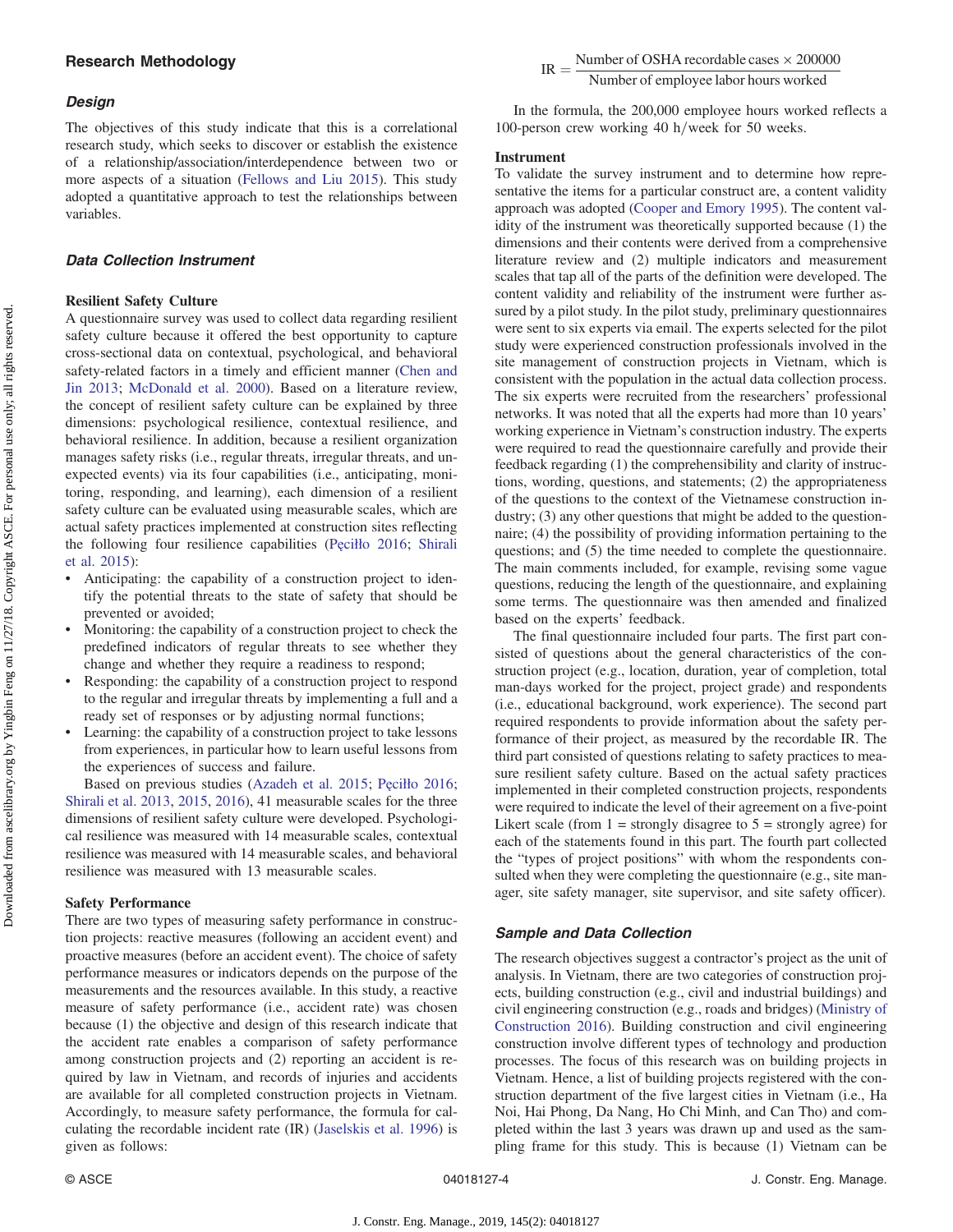Table 1. Sample characteristics

| Characteristic               | Frequency | Percentage |
|------------------------------|-----------|------------|
| Location                     |           |            |
| Ha Noi                       | 8         | 10.3       |
| Hai Phong                    | 1         | 1.3        |
| Da Nang                      | 5         | 6.4        |
| Ho Chi Minh                  | 63        | 80.8       |
| Can Tho                      | 1         | 1.3        |
| Type of project              |           |            |
| Civil building               | 56        | 71.8       |
| Industrial building          | 22        | 28.2       |
| Project grade                |           |            |
| IV                           | 5         | 6.4        |
| Ш                            | 7         | 9.0        |
| П                            | 20        | 25.6       |
| Ī                            | 32        | 41.0       |
| Extraordinary                | 14        | 17.9       |
| Contract size                |           |            |
| C                            | 11        | 14.1       |
| B                            | 21        | 26.9       |
| A                            | 36        | 46.2       |
| Nationally important project | 10        | 12.8       |

divided into three regions (North, Central, and South). Each region has its largest cities, including North (e.g., Ha Noi City and Hai Phong City), Central (Da Nang City), and South (e.g., Ho Chi Minh City and Can Tho City); and (2) most Vietnamese building construction projects are located in these cities. Samples were then randomly selected from the list. For all randomly selected projects, project managers were contacted via telephone or email to request their participation in the study.

Of the 438 building project managers contacted, 115 responded to the questionnaire survey, representing a response rate of 26.2%. A number of invalid and unreliable questionnaires were identified and removed due to (1) the short response duration determined by Qualtrics survey software (5 responses), (2) incompleteness (6 responses), (3) the same choice for all required questions (8 responses), and (4) inconsistency in the answers on the duration of a project and total man-days worked on the project (18 responses). After excluding the invalid questionnaires, information from 78 projects was input into a database. The characteristics of the sample projects are shown in Table 1. The data of this study were mostly collected in Ho Chi Minh City (80.8%). This may be attributable to the fact that the majority of the projects in the sampling frame were located in Ho Chi Minh City (55%), which is the largest city in Vietnam. In terms of project type, most of the projects were from the civil sector (71.8%). It was noted that the majority  $(81\%)$ of the projects were reported to be completed within 12 months from the date of completing the survey. The profile of respondents (Table 2) indicates that all respondents had at least 6 years of experience in the construction industry and held a bachelor's degree.

Table 2. Respondent demographics

| Characteristic         | Frequency | Percentage | Cumulative<br>percentage |
|------------------------|-----------|------------|--------------------------|
| Educational background |           |            |                          |
| Bachelor's degree      | 63        | 80.8       | 80.8                     |
| Master's degree        | 15        | 19.2       | 100.0                    |
| Work experience        |           |            |                          |
| $6-10$ years           | 50        | 64.1       | 64.1                     |
| $11-15$ years          | 12        | 15.4       | 79.5                     |
| $16-20$ years          | 8         | 10.3       | 89.7                     |
| $>20$ years            | 8         | 10.3       | 100.0                    |

The sufficient working experience and knowledge of the respondents and their position as project manager might enhance the validity of this research.

## Data Analysis Methods

Confirmatory factor analysis (CFA) and SEM were applied to test the hypotheses. The CFA method was used to confirm the reliability and fitness of the factor structure of resilient safety culture (i.e., psychological, behavioral, and contextual resilience), and SEM was used to test (1) the causal relationship between resilient safety culture and its dimensions and safety performance and (2) the interactive impacts among the dimensions of resilient safety culture on safety performance of construction projects. The SEM method has been widely used in safety management studies as an approach to analyzing the relationships among variables [\(Feng](#page-10-0) [et al. 2017;](#page-10-0) [Mohamed 2002\)](#page-10-0). There are two types of SEM: covariance-based SEM (CB-SEM) and partial least-squares SEM (PLS-SEM), also called PLS path modeling ([Hair et al. 2016](#page-10-0)). The PLS-SEM approach was considered more appropriate than the CB-SEM approach for this study because (1) PLS is distributionfree and, hence, suitable for data from unknown distributions [\(Falk](#page-10-0) [and Miller 1992](#page-10-0)); and (2) PLS does not require a large sample size [\(Fornell and Bookstein 1982](#page-10-0); [Hair et al. 2016\)](#page-10-0). A PLS-SEM is usually analyzed in two stages. The first stage involves the assessment of the reliability and validity of the measurement model. In the second stage, the structural model is assessed by examining its explanatory power and the path coefficients.

# **Results**

#### Validity and Reliability Analysis

To evaluate individual item reliability, standardized loadings were assessed using SmartPLS software. As suggested by Hair et al. [\(2016](#page-10-0)), indicators with low loadings (below 0.4) should always be eliminated from the construct. The items used in the model testing after removal of an inconsistent item and their individual loadings are shown in Table [3](#page-5-0). All the loadings are above 0.4, showing that the indicator reliability was acceptable.

Convergent validity is the extent to which a measure correlates positively with alternative measures of the same construct [\(Hair](#page-10-0) [et al. 2016\)](#page-10-0). The convergent validity of measured constructs was evaluated using composite reliability scores, Cronbach's alpha, and average variance extracted (AVE) tests ([Fornell and Larcker](#page-10-0) [1981](#page-10-0)). The results of the convergent validity test are reported in Table [3.](#page-5-0) The results show that all of the calculated Cronbach's alpha and composite reliability scores exceeded 0.7, and AVE scores were higher than 0.5, as suggested by Hair et al. ([2016\)](#page-10-0). Thus, the measurement items were appropriate for their respective constructs.

Discriminant validity refers to the extent to which a construct is truly distinct from other constructs by empirical standards. It was evaluated using an analysis of cross loadings [\(Chin 1998](#page-10-0)). The results of the discriminant validity test are reported in Table [4.](#page-5-0) The results show that all items loaded higher on the construct they were theoretically specified to measure when compared to other constructs in the model, demonstrating the discriminant validity of the constructs. In addition, the discriminant validity of constructs was further ascertained by comparing the square root of AVE scores and correlation coefficients between the latent constructs. The square root of the AVE of each construct should be higher than its highest correlation with any other construct ([Hair et al. 2016\)](#page-10-0). Accordingly, the results shown in Table [5](#page-5-0) indicate that discriminant validity is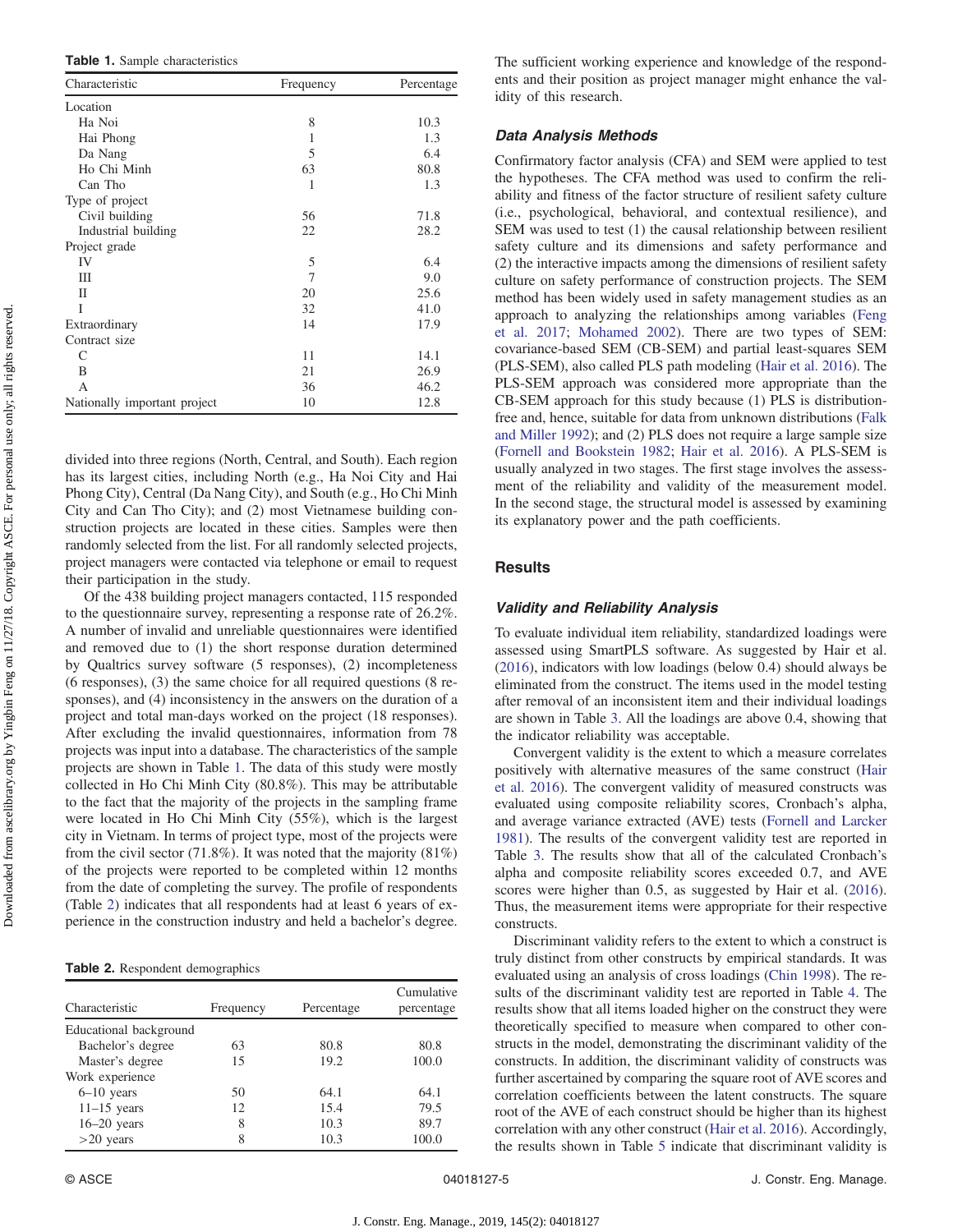<span id="page-5-0"></span>

| Construct                   | Measurement item                                                                                                               | Loading | Cronbach's<br>alpha | Composite<br>reliability | <b>AVE</b> |
|-----------------------------|--------------------------------------------------------------------------------------------------------------------------------|---------|---------------------|--------------------------|------------|
| Behavioral                  | Beh10: Listen to feedback from workers                                                                                         | 0.815   | 0.890               | 0.914                    | 0.605      |
| resilience                  | Beh12: Draw conclusions when any dangerous events occur                                                                        | 0.807   |                     |                          |            |
|                             | Beh13: In incident investigations, aim to prevent similar accidents in the future rather<br>than blame workers for such events | 0.745   |                     |                          |            |
|                             | Beh3: Conduct site inspections to check changes in work conditions (e.g., safety<br>hazards and preventive safety measures).   | 0.821   |                     |                          |            |
|                             | Beh6: Pay attention to not sending people to work sites where safety risks are not<br>clearly defined                          | 0.81    |                     |                          |            |
|                             | Beh7: Act decisively when faced with regular and irregular safety issues                                                       | 0.743   |                     |                          |            |
|                             | Beh9: React quickly to emergencies                                                                                             | 0.695   |                     |                          |            |
| Contextual<br>resilience    | Man1: Analyze potential safety risks                                                                                           | 0.839   | 0.930               | 0.943                    | 0.674      |
|                             | Man11: Implement preventive safety measures following changes to work conditions                                               | 0.759   |                     |                          |            |
|                             | Man13: Collect and distribute feedback or revisions on safety issues                                                           | 0.81    |                     |                          |            |
|                             | Man2: Assess needed safety resources                                                                                           | 0.863   |                     |                          |            |
|                             | Man4: Assess potential changes in work conditions that might present an accident risk                                          | 0.856   |                     |                          |            |
|                             | Man6: Provide up-to-date information about safety risks                                                                        | 0.873   |                     |                          |            |
|                             | Man7: Monitor work conditions                                                                                                  | 0.811   |                     |                          |            |
|                             | Man9: Provide safety resources related to observed hazards                                                                     | 0.746   |                     |                          |            |
| Psychological<br>resilience | Psy10: Tendency to refuse to work when appropriate preventive and protective<br>measures are not provided                      | 0.813   | 0.925               | 0.938                    | 0.628      |
|                             | Psy11: Tendency to refuse to work when it is not clear how to execute the work task                                            | 0.829   |                     |                          |            |
|                             | Psy2: Awareness of negative consequences resulting from noncompliance with health<br>and safety rules                          | 0.753   |                     |                          |            |
|                             | Psy3: Acknowledgement of unexpected hazardous events                                                                           | 0.746   |                     |                          |            |
|                             | Psy4: Mindfulness of project hazards even when they are recognized and controlled<br>with preventive measures                  | 0.805   |                     |                          |            |
|                             | Psy5: Knowledge and procedure level for identifying potential hazards regarding<br>work tasks                                  | 0.858   |                     |                          |            |
|                             | Psy6: Heedfulness of coworkers' activities                                                                                     | 0.775   |                     |                          |            |
|                             | Psy7: Awareness of major safety concerns on sites.                                                                             | 0.856   |                     |                          |            |
|                             | Psy9: Tendency to refuse to work when hazards and safety risks related to work task<br>are not clear                           | 0.68    |                     |                          |            |

Table 4. Analysis of cross loadings

| Item             | <b>Behavioral</b><br>resilience | Contextual<br>resilience | Psychological<br>resilience |
|------------------|---------------------------------|--------------------------|-----------------------------|
| Beh10            | 0.815                           | 0.599                    | 0.428                       |
| Beh12            | 0.807                           | 0.566                    | 0.467                       |
| Beh13            | 0.745                           | 0.453                    | 0.33                        |
| Beh <sub>3</sub> | 0.821                           | 0.63                     | 0.534                       |
| Beh <sub>6</sub> | 0.81                            | 0.526                    | 0.394                       |
| Beh7             | 0.743                           | 0.559                    | 0.425                       |
| Beh9             | 0.695                           | 0.535                    | 0.537                       |
| Man1             | 0.564                           | 0.839                    | 0.641                       |
| Man11            | 0.479                           | 0.759                    | 0.621                       |
| Man13            | 0.588                           | 0.81                     | 0.643                       |
| Man <sub>2</sub> | 0.63                            | 0.863                    | 0.62                        |
| Man4             | 0.604                           | 0.856                    | 0.603                       |
| Man6             | 0.606                           | 0.873                    | 0.681                       |
| Man7             | 0.617                           | 0.811                    | 0.708                       |
| Man9             | 0.597                           | 0.746                    | 0.617                       |
| Psy10            | 0.487                           | 0.639                    | 0.813                       |
| Psy11            | 0.363                           | 0.566                    | 0.829                       |
| Psy2             | 0.458                           | 0.628                    | 0.753                       |
| Psy3             | 0.433                           | 0.607                    | 0.746                       |
| Psy4             | 0.513                           | 0.678                    | 0.805                       |
| Psy5             | 0.561                           | 0.72                     | 0.858                       |
| Psy6             | 0.417                           | 0.586                    | 0.775                       |
| Psy7             | 0.442                           | 0.673                    | 0.856                       |
| Psy9             | 0.428                           | 0.442                    | 0.68                        |

Table 5. Comparison of square-rooted AVEs and correlation coefficient between constructs

| Construct                | <b>Behavioral</b><br>resilience | Contextual<br>resilience | Psychological<br>resilience |
|--------------------------|---------------------------------|--------------------------|-----------------------------|
| Behavioral resilience    | 0.778                           |                          |                             |
| Contextual resilience    | 0.715                           | 0.821                    |                             |
| Psychological resilience | 0.578                           | 0.783                    | 0.792                       |

satisfactory and that the three dimensions of resilient safety culture are different from each other.

# Structural Model Analysis

# Relationship between Resilient Safety Culture and Safety Performance

The relationship between resilient safety culture and safety performance was tested using SEM. The three dimensions of a resilient safety culture are the latent variables in the SEM model, whereas the measurement items of each latent variable were derived from validity and reliability analysis in the validity and reliability analysis section. To test the relationship between resilient safety culture and safety performance, the number of bootstrap samples was set to 5,000, as recommended by Hair et al. ([2016\)](#page-10-0). The structural model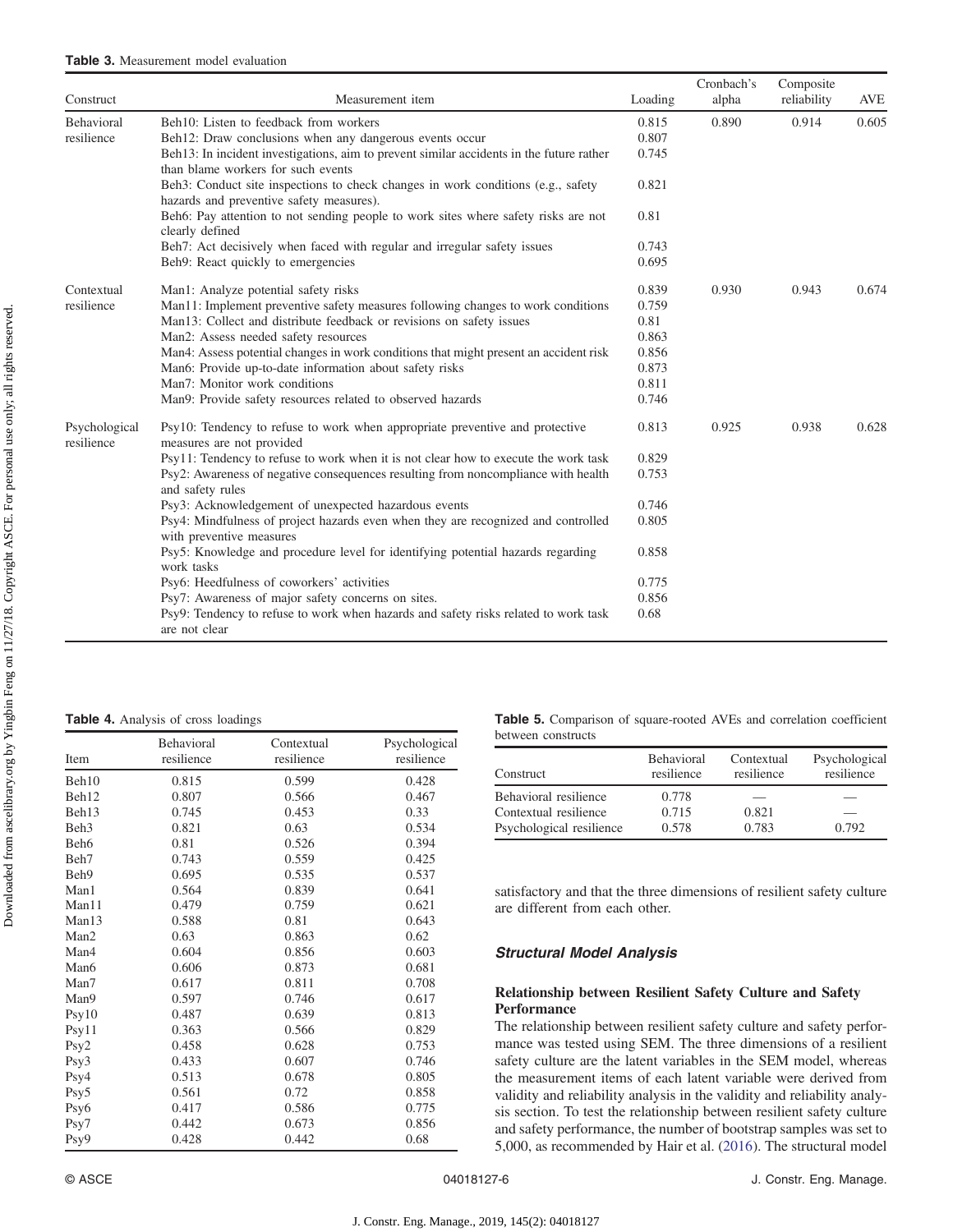<span id="page-6-0"></span>

was assessed by examining its explanatory power and the path coefficients [\(Chin 1998\)](#page-10-0). The path coefficients were estimated using SmartPLS software, and the model fit was assessed by the level of variance (i.e.,  $R^2$  values – squared multiple correlations explained each predicted construct) and its significance level [\(Hair et al.](#page-10-0) [2016](#page-10-0)). The testing result of the model is shown in Fig. 3. The result shows that resilient safety culture has a significant negative correlation with recordable IR ( $\beta = -0.364$ , t-value = 3.572, p < 0.01). The paths from resilient safety culture to behavioral resilience, contextual resilience, and psychological resilience are 0.824, 0.943, and 0.902, respectively ( $p < 0.01$ ). The  $R^2$  values for behavioral resilience, contextual resilience, psychological resilience, and safety performance are 0.679, 0.889, 0.814, and 0.133, respectively  $(p < 0.05)$ , suggesting a satisfactory level of explanatory power of the structural model. Therefore, H1.1, H1.2, H1.3, and H2.1 are confirmed.

## Relationships between Dimensions of Resilient Safety Culture and Safety Performance

The relationships between each dimension of resilient safety culture and safety performance were tested using SEM models. The results show that there are significant and negative correlations between (1) psychological resilience and IR ( $\beta = -0.351$ , p < 0.01) (Model 1 in Table 6), (2) behavioral resilience and IR ( $\beta = -0.296$ , p < 0.01) (Model 2 in Table 6), and (3) contextual resilience and IR  $(\beta = -0.351, p < 0.01)$  (Model 3 in Table 6). The results provide evidence to support Hypotheses H2.2, H2.3, and H2.4.

# Moderated Effects between Different Dimensions of Resilient Safety Culture on Safety Performance

The moderated effects between dimensions of resilient safety culture on safety performance were tested using SEM models. The results show that there are significant and positive correlations between (1) Moderating Effect 1 and IR (H3.1) ( $\beta = 0.282$ ,  $p < 0.01$ ) (Model 4 in Table 6) and (2) Moderating Effect 3 and IR (H3.3)  $(\beta = 0.268, p < 0.05)$  (Model 6 in Table 6). However, no significant relationship was found between Moderating Effect 2 and IR (H3.2) ( $\beta = 0.180$ ,  $p > 0.05$ ) (Model 5 in Table 6).

The results of moderation analysis indicate that the relationship between psychological resilience and IR does not remain constant under different contextual resilience and behavioral resilience levels (Models 4 and 6 in Table 6). Fig. [4](#page-7-0) shows the variance of the simple slope for IR on psychological resilience at different levels of contextual resilience. The three lines represent the relationships between psychological resilience  $(x-axis)$  and IR  $(y-axis)$  under different levels of contextual resilience. The middle line represents the

|                         | <b>Hypotheses</b>     |                       |                       |                                 |                                 |                                 |
|-------------------------|-----------------------|-----------------------|-----------------------|---------------------------------|---------------------------------|---------------------------------|
|                         | H2.2                  | H2.3                  | H3.4                  | H3.1                            | H3.2                            | H3.3                            |
|                         | $PR \rightarrow IR$   | $BR \rightarrow IR$   | $MR \rightarrow IR$   | $(PR*MR) \rightarrow IR$        | $(BR^*MR) \rightarrow IR$       | $(PR*BR) \rightarrow IR$        |
| Results                 | Model 1               | Model 2               | Model 3               | Model 4:<br>Moderating effect 1 | Model 5:<br>Moderating effect 2 | Model 6:<br>Moderating effect 3 |
| Dependent variable      | IR                    | $_{\rm IR}$           | IR                    | $_{\text{IR}}$                  | IR                              | IR                              |
| Independent variable    | <b>PR</b>             | <b>BR</b>             | MR                    | <b>PR</b>                       | <b>BR</b>                       | <b>PR</b>                       |
| Moderator variable      |                       |                       |                       | <b>MR</b>                       | MR                              | <b>BR</b>                       |
| Calculation method      |                       |                       |                       | Two stage                       | Two stage                       | Two stage                       |
| Product term generation |                       |                       |                       | Standardized                    | Standardized                    | Standardized                    |
| Coefficient             | $-0.351$ <sup>a</sup> | $-0.296$ <sup>a</sup> | $-0.351$ <sup>a</sup> | $0.282^{\rm a}$                 | 0.180                           | $0.268^{b}$                     |
| t value                 | 4.183                 | 2.857                 | 4.105                 | 2.900                           | 1.312                           | 2.118                           |
| $R^2$                   | 0.124                 | 0.087                 | 0.123                 | 0.244                           | 0.174                           | 0.240                           |
| $R^2$ adjusted          | 0.112                 | 0.075                 | 0.112                 | 0.213                           | 0.141                           | 0.209                           |
| f <sup>2</sup>          | 0.141                 | 0.096                 | 0.141                 | 0.138                           | 0.056                           | 0.136                           |

 ${}_{\text{b}}^{a}p < 0.01$  (two-tailed).  $b_p$  < 0.05 (two-tailed).

Table 6. Results of SEM analysis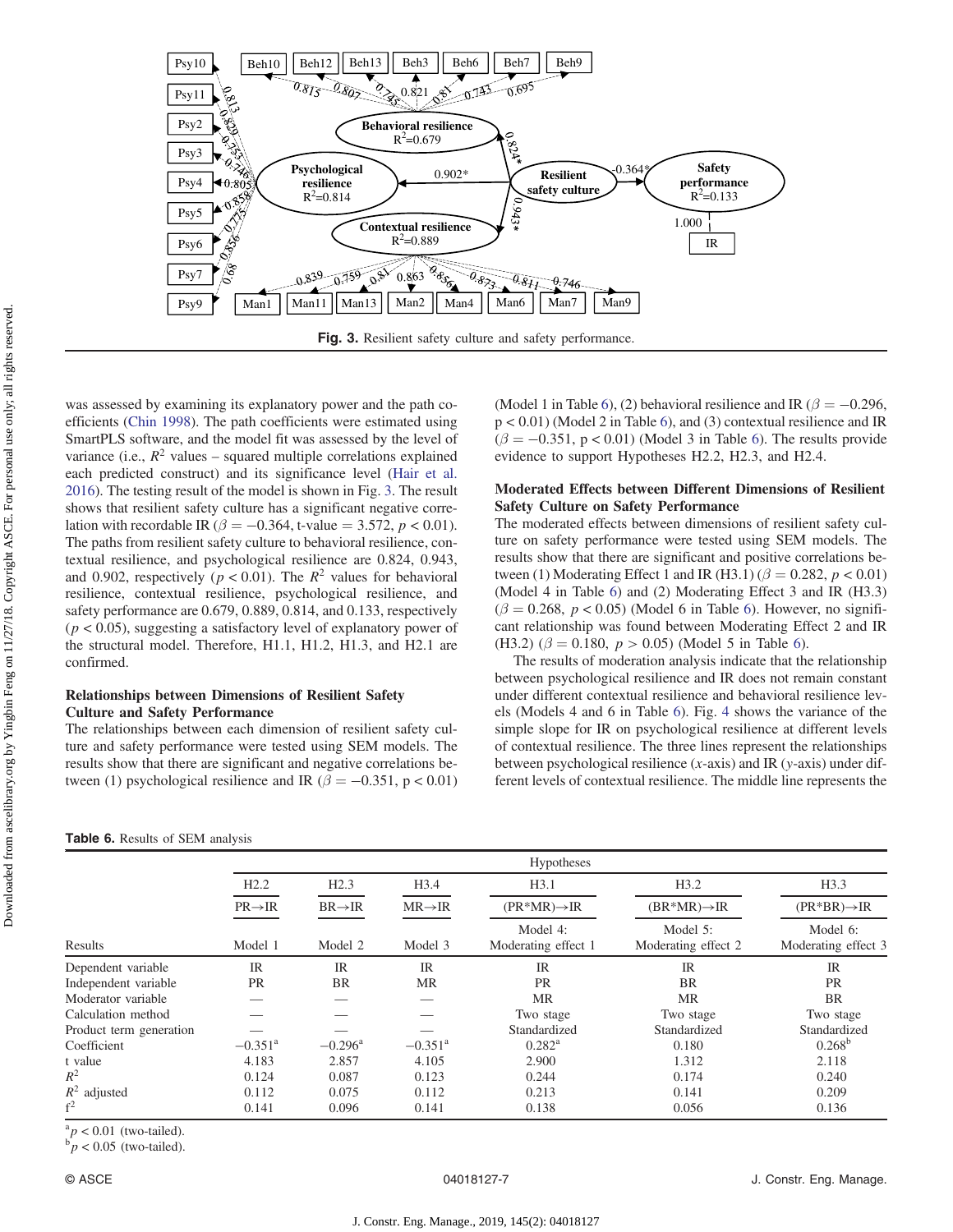<span id="page-7-0"></span>

Fig. 4. Simple slope for IR on centered psychological resilience at three typical values of contextual resilience.

relationship between psychological resilience and IR when there is an average level of contextual resilience. The other two lines represent the relationships between psychological resilience and IR under higher (i.e.,  $+1$  standard deviation) and lower (i.e.,  $-1$ standard deviation) levels of contextual resilience. Thus, a higher contextual resilience level entails a weaker correlation between psychological resilience and IR. This provides empirical evidence to support Hypothesis H3.1.

Fig. 5 shows the variance of the simple slope for IR on psychological resilience at different levels of behavioral resilience. The variance of the simple slope indicates that there is a stronger relationship between psychological resilience and IR under lower behavioral resilience levels. This provides empirical evidence to support Hypothesis H3.3. The statistical results and their implications are discussed in the next section.



Fig. 5. Simple slope for IR on centered psychological resilience at three typical values of behavioral resilience.

## **Discussion**

#### Dimensions of Resilient Safety Culture

The results of confirmatory factor analysis provide empirical support to the proposed factor structure of a resilient safety culture (Fig. [3\)](#page-6-0). Accordingly, resilient safety culture is considered to be a latent construct underlying three dimensions, which are also latent and measured using different measurable scales. The dimensions behaved well in the statistical analyses carried out to check for the internal consistency reliability and convergent and discriminant validity.

#### Psychological Resilience

Psychological resilience was characterized by nine measurable scales: health and safety awareness (Psy2), consciousness of health and safety issues on sites (Psy7), hazard identification ability (Psy5), decision-making with respect to safety risks (i.e., Psy9, Psy10, Psy11), acknowledgement of the occurrence of unexpected hazardous events (Psy3), heedfulness of coworker activities (Psy6), and mindfulness of the changing shape of safety risks pertaining to project hazards (Psy4). These measurable scales indicated employee perceptions of safety practices, which address (1) project hazards (i.e., Psy2, Psy7, Psy5, Psy9, Psy10, Psy11) and (2) the unexpected (i.e., Psy3, Psy6, Psy4). The former finding is supported by many researchers on the importance of safety knowledge and experience, hazard recognition ability, risk perception, and decision-making with respect to safety risks and safety improvement [\(Choudhry and Fang 2008;](#page-10-0) [Guo et al. 2012](#page-10-0); [Wilson 1989\)](#page-11-0). If workers are not knowledgeable or their experience is limited, then they may be at greater risk ([Choudhry and Fang 2008\)](#page-10-0). Thus, it is vital to increase a person's knowledge of associated hazards and how to avoid them ([Wilson 1989\)](#page-11-0). Perceptions of risk are important since injured workers who are accident victims perceive risks as low and underestimate risks in some cases [\(Choudhry](#page-10-0) [and Fang 2008](#page-10-0)). The finding of a study by Guo et al. [\(2012](#page-10-0)) revealed that workers' safety attitude toward risk-taking could effectively influence the rate of death related to crane/heavy plant/ equipment operation. In addition, the latter of the aforementioned results can be supported by those studies ([Cigularov et al. 2010](#page-10-0); [Mitropoulos et al. 2005](#page-10-0)) whose findings revealed the existence of the unexpected (i.e., human error, unpredictable hazards) and the importance of corresponding safety practices. In a model of construction accident causation, Mitropoulos et al. ([2005\)](#page-10-0) pointed out that, in the construction environment, there are many circumstances in which actual conditions are different than expected or resources (e.g., information, tools, material) are missing. Construction worker errors are also inevitable due to time pressures, mental pressures, fatigue, newness of a task, distractions, and overconfidence, and these also generate unpredictable hazardous situations [\(Cigularov et al. 2010;](#page-10-0) [Mitropoulos et al. 2005\)](#page-10-0).

#### Contextual Resilience

Contextual resilience was characterized by eight measurable scales: analysis of project hazards and risk assessment (Man1), appropriate safety plans (Man2), provision of up-to-date information on work tasks (Man6), provision of resources to achieve health and safety targets (Man9), assessment of potential changes in working conditions (Man4), monitoring changes in working conditions (Man7), rapid collection, collation, and distribution of feedback or responses on health and safety issues (Man13), and provision of preventive measures following any changes to working conditions (Man11). These measurable scales indicate a safety management system implemented by project contractors, which address (1) identified project hazards as planned (i.e., Man1, Man2, Man6, Man9)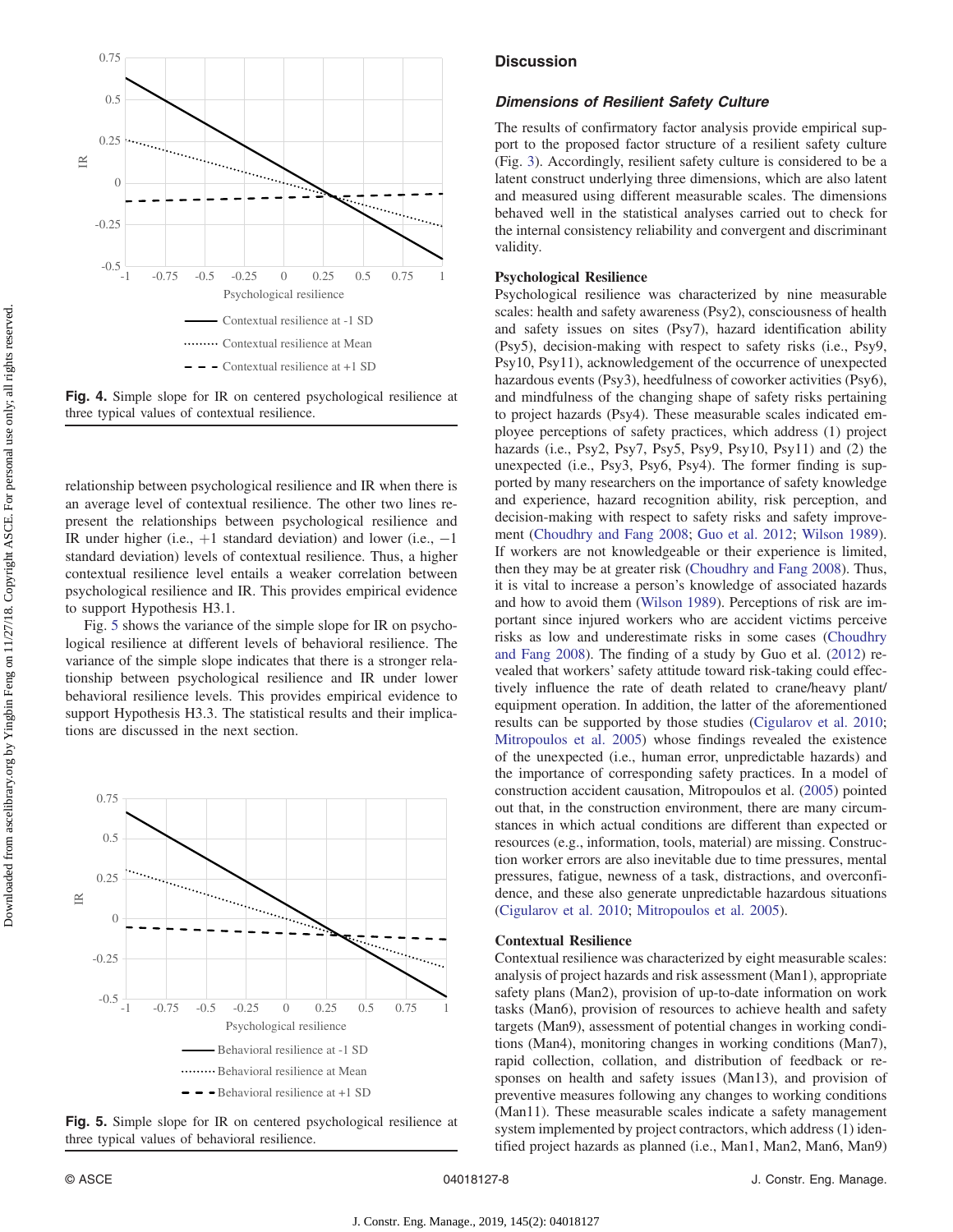Downloaded from ascelibrary.org by Yingbin Feng on 11/27/18. Copyright ASCE. For personal use only; all rights reserved. Downloaded from ascelibrary.org by Yingbin Feng on 11/27/18. Copyright ASCE. For personal use only; all rights reserved.

and (2) the unexpected (i.e., Man4, Man7, Man13, Man11). The former are supported by many studies (e.g., [Aksorn and](#page-10-0) [Hadikusumo 2008;](#page-10-0) [Hinze 2002\)](#page-10-0). Hinze's ([2002\)](#page-10-0) study revealed that safety preproject/pretask planning is one of nine specific areas that are vital for the improvement of safety performance. The relationship between information management and safety management is consistent with accident causation theory, which proposes that an increase in unpredictability in tasks and the related working conditions can generate hazardous work situations [\(Mitropoulos et al. 2005](#page-10-0)). The findings by Tam et al. ([2004\)](#page-11-0) and Aksorn and Hadikusumo [\(2008](#page-10-0)) indicated that sufficient resource allocation to safety has a critical effect on safety performance improvement. In addition, the latter of the aforementioned results can find support in several studies ([Radujkovi](#page-10-0)ć and Burcar [2005](#page-10-0); [Zou et al. 2009\)](#page-11-0), which revealed the changing shape of safety risks and their impacts associated with the unique and complex nature of construction projects. In the construction environment, safety risks can emanate from changes in legislation, effects of related authorities, adoption of nonstandard building contracts, and uncertain site conditions ([Zou et al. 2009](#page-11-0)). The nature of safety risks and their impacts alter over the duration of a construction project [\(Radujkovi](#page-10-0)ć and Burcar 2005).

#### Behavioral Resilience

Behavioral resilience was characterized by seven measurable scales: conducting site inspections (Beh3), making the effort not to send people to work sites posing threats of physical or mental harm (Beh6), acting decisively in the face of health and safety issues (Beh7), reacting quickly to emergency situations (Beh9), and gathering records of safety experiences through feedback from workers and accident investigations (i.e., Beh10, Beh12, Beh13). These measurable scales indicate the behavioral safety of project site management and supervisors, which address (1) project hazards (i.e., Beh3, Beh7, Beh6) and (2) the unexpected (i.e., Beh9, Beh10, Beh12, Beh13). This finding is supported by many studies (e.g., [Aksorn and Hadikusumo 2008](#page-10-0); Fernández-Muñiz et al. 2007) that examined the role of project site management and supervisors in safety improvements.

In light of the foregoing discussion, psychological resilience, behavioral resilience, and contextual resilience constituted a framework for defining, measuring, and improving a resilient safety culture. It was found that psychological resilience could be measured through employees' perceptions of safety, contextual resilience could be measured through the implementation of a safety management system, and behavioral resilience could be measured through the behavioral safety of site management. The measurable scales of the three dimensions of a resilient safety culture indicated that, to achieve consistently high safety performance, on-site safety practices should address not only project hazards and safety risks but also unexpected events (e.g., human error and unpredictable hazardous situations).

# Impacts of Resilient Safety Culture and Its Different Dimensions on Safety Performance

As anticipated in Hypothesis H2.1, the results confirmed that resilient safety culture is negatively correlated to the recordable IR of construction projects ( $\beta = -0.364$ ,  $p < 0.01$ ) (Fig. [3\)](#page-6-0). Close examination of the causal relationships between the dimensions of resilient safety culture and IR indicated that there exist significant negative correlations between (1) psychological resilience and IR ( $\beta = -0.351$ , p < 0.01), (2) behavioral resilience and IR  $(\beta = -0.296, p < 0.01)$ , and (3) contextual resilience and IR  $(\beta = -0.351, p < 0.01)$  (Table [6](#page-6-0)). This result indicates that an improvement in all aspects of the behavioral safety of project site management and supervisors, employees' perceptions of safety, and the implementation of a safety management system could produce safety performance improvement in construction projects as measured through a decreased IR value. This finding can be explained by Wachter and Yorio's ([2014\)](#page-11-0) study, where it was indicated that the engagement of employees on sites who come into daily contact with hazards and hazardous situations and who are at the cutting edge of accidents appear to play a role equally important to that of the specific system of safety management practices in reducing and preventing accidents. This is because employees interact necessarily with the safety management system and keep the safety management system effective ([Wachter and Yorio 2014\)](#page-11-0). Based on this finding, it is implied that the assessment of resilient safety culture and its dimensions could provide a basis for reliable prediction of the safety performance of construction projects.

# Moderated Effects of Psychological Resilience on Safety Performance

As discussed earlier, the results of studies show that the effect of psychological resilience on recordable incident rate does not remain constant under different contextual resilience level and behavioral resilience level. Psychological resilience has a weaker impact on accident prevention under a higher level of contextual resilience and a higher level of behavioral resilience. These findings indicate that (1) for those building projects with contractors having a better safety management system, the impact of workers' perceptions of safety on accident prevention is less significant, and (2) for those building projects with site management and supervisors who engage in better behavioral safety, the impact of workers' perceptions of safety on accident prevention is less significant.

The preceding results are inconsistent with the commonly held assumption that organizational and supervisory factors have positive influences on employees' motivation and knowledge with regard to safety, thereby reducing accidents in the workplace (Fernández-Muñiz et al. 2007; [Vinodkumar and Bhasi 2010](#page-11-0); [Wachter and Yorio 2014](#page-11-0)). Nonetheless, the differences between the findings of this study and earlier studies could be explained by risk compensation theory as developed by Peltzman ([1975\)](#page-10-0), who found that, in a safer environment, drivers tend to increase their speed rather than enjoy the increased safety associated with driving at the same speed. Risk compensation theory postulates that individuals tend to adjust their behaviors in response to perceived changes in risk. They will behave less cautiously in situations where they feel "safer" or more protected. Clearly, individuals will tend to behave more cautiously if their perception of risk or danger increases ([Peltzman 1975\)](#page-10-0). This theory is also supported by several researchers ([Huang et al. 2013;](#page-10-0) [Vernero and Montanari 2007\)](#page-11-0). Huang et al.'s ([2013\)](#page-10-0) study found that participants with a perceived higher knowledge of ecological hazards tend to have a higher risk tolerance for those hazards than those who profess to have little to no knowledge of ecological hazards. Workers in a chemical plant were loath to wear personal protective equipment because they believed they already had an appropriate perception of risk [\(Vernero](#page-11-0) [and Montanari 2007](#page-11-0)). The feeling of personal control over a situation can lessen anxiety and cause a worker to become more relaxed when it comes to engaging in unsafe behaviors [\(Weyman and Kelly](#page-11-0) [1999](#page-11-0)). In the context of this study, contextual resilience and behavioral resilience involve safety practices that provide construction workers with the information pertaining to work tasks and safety risks and appropriate preventive measures to perform their jobs safely. Therefore, when contractors have a better safety management system and site management and supervisors demonstrate better behavioral safety, workers tend to believe that they are more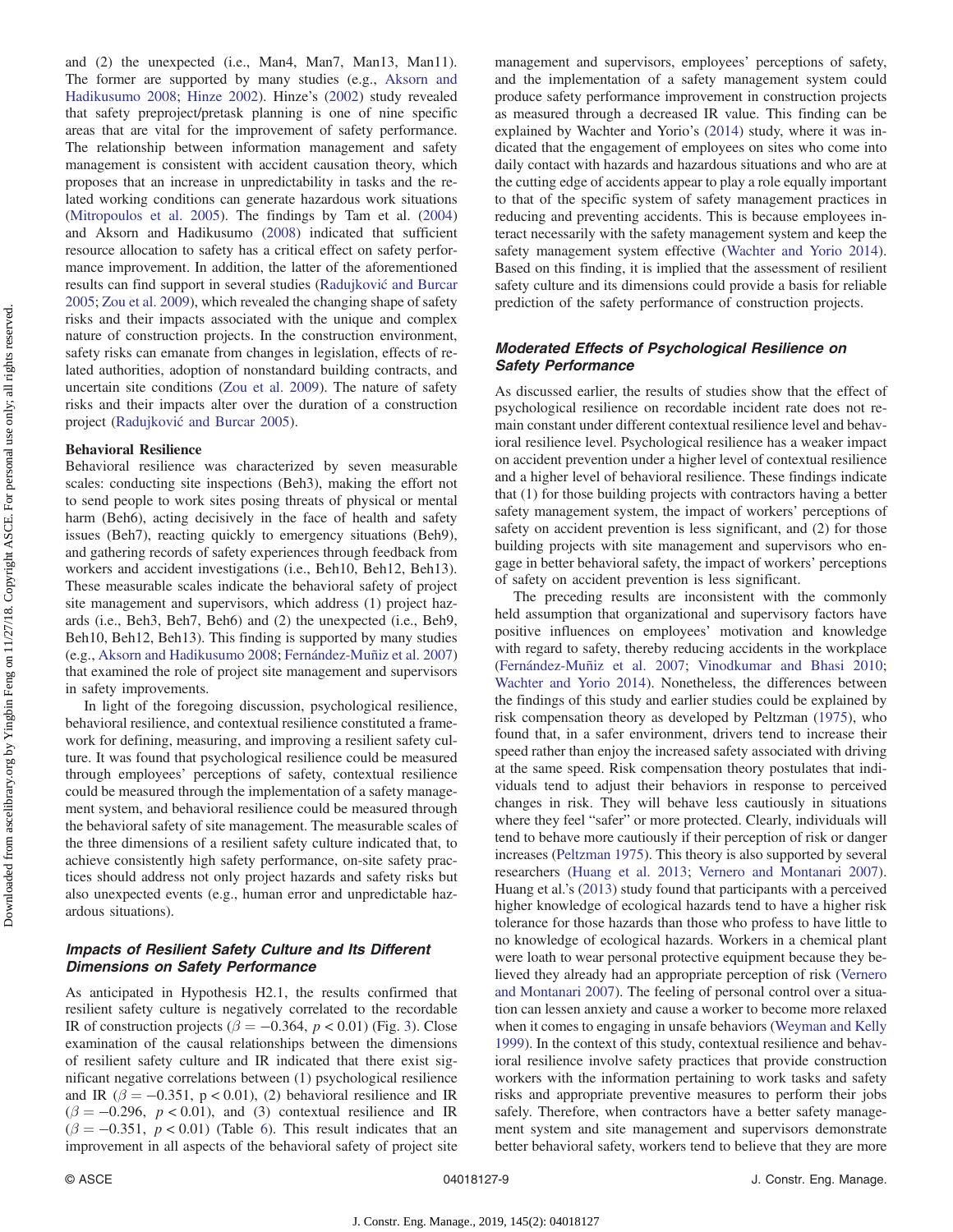fully informed of work tasks and their related safety risks and more protected. Consequently, workers are more likely to have higher levels of risk tolerance.

#### Limitations and Implications for Future Research

This research has several limitations. The first limitation relates to the use of a self-reporting survey method to collect data. By adopting a survey method, this study quantitatively evaluated resilient safety culture. Nonetheless, the response biases can have a large impact on the validity of survey research. In this study, the impact of response biases was minimized by the following factors: (1) a careful selection of appropriate respondents; (2) respondents were encouraged to consult other project management staff when completing the questionnaire; (3) the data collection procedure ensured the voluntary nature of participation in the questionnaire, anonymity of respondents, and confidentiality of respondents' responses; (4) assuring the comprehensiveness and clarity of the questionnaire to avoid unintended error made by respondents through a pilot study; (5) respondents were encouraged to review and revise their responses; and (6) invalid and unreliable responses were identified and removed from the database. Moreover, the extensive working experience, high education level of the respondents, and their position as project managers could enhance the quality and reliability of the data collected. In addition, the validity of the research findings can be assured by (1) confirming the reliability and validity of constructs before performing any substantive analyses and (2) interpreting the statistical results within an extensive review of the pertinent literature.

Second,  $R^2$  is a measure of a model's predictive power and is calculated as the squared correlation between a specific endogenous construct's actual and predicted values ([Hair et al. 2016\)](#page-10-0). In the analysis of the relationship between overall resilient safety culture and safety performance (Fig. [3\)](#page-6-0), the  $R^2$  for safety performance is 0.133. This result indicates that the inclusion of all three predictors (i.e., three dimensions of resilient safety culture) explained 13.3% of safety performance variance. In addition, in the analysis of the relationship between the dimensions of resil-ient safety culture and safety performance (Table [6](#page-6-0)), the largest  $R^2$ for safety performance is 0.24, which was found in Moderating Effects 1 and 3. Thus, the variance in safety performance is better explained by the inclusion of the interaction between either psychological resilience and contextual resilience or psychological resilience and behavioral resilience. Nonetheless, because low  $R^2$ values represent the relatively weak predictive power of those models, safety performance may be explained by other factors. Additionally, as discussed earlier, resilient safety culture aims to achieve consistently high safety performance by responding to the changing and unforeseen safety risks associated with the unique and complex nature of construction projects. It is acknowledged that all construction projects are unique in terms of their complex nature. However, the impact of project complexity on the safety performance of construction projects remains unclear. It is also not known whether a construction organization with a high level of resilient safety culture sustains its safety performance improvement under a changing complexity level of construction projects. Therefore, it would be worthwhile for future researchers to investigate the interactive effects of resilient safety culture and project complexity on safety performance.

The last limitation concerns the generalizability of the findings. The findings were reached based on the data collected from 78 building projects located in the 5 largest cities in Vietnam. Thus, the findings of this research should be interpreted in the context of the Vietnamese construction industry. In addition, owing to the low response rate in the construction industry, the sample size  $(N = 78)$  is not too large. Nonetheless, the use of the PLS-SEM approach and bootstrapping technique with 5,000 resamples reduced the potential problem caused by the relatively small sample size.

## **Conclusions**

This study conceptualized resilient safety culture in the context of construction projects by integrating resilience processes into an existing safety culture model. The research confirmed 24 measurable safety practices comprising 3 dimensions (i.e., psychological resilience, behavioral resilience, and contextual resilience) to define, assess, and improve resilient safety culture. The results of this study also indicated that resilient safety culture and its dimensions have a positive impact on the safety performance of construction projects. The effect of psychological resilience on the recordable incident rate does not remain constant under different contextual resilience and behavioral resilience levels. Psychological resilience has a weaker impact on accident prevention under a higher level of contextual resilience and a higher level of behavioral resilience. The implication of the findings is that, to achieve a consistently high safety performance, project hazards, the unexpected, and the risk tolerance of construction workers should be addressed. The study also provides construction organizations with a framework of safety practices to assess their capabilities to manage on-site safety risks, thereby helping decision makers to integrate appropriate safety management efforts in their portfolio.

The findings of this study may contribute to the knowledge of construction safety management by providing a theoretical development and empirical evidence to clarify the definition, purpose, and value of the concept of resilient safety culture in the context of construction projects. The innovations of this study lie in (1) developing and validating the instrument in the form of a questionnaire for measuring resilient safety culture of construction projects; (2) recognizing that employees' perception of safety, the implementation of a safety management system, and the behavioral safety of site management are three aspects for assessing and improving resilient safety culture of construction projects; (3) recognizing the role of a resilient safety culture in addressing project hazards and the unexpected for creating ultrasafe construction organizations; (4) recognizing that a resilient safety culture and its dimensions can serve as predictors of safety performance of construction projects; and (5) recognizing the settings from which the risk tolerance of construction workers could emerge when examining interactive impacts among the dimensions of resilient safety culture on the safety performance of construction projects.

#### Data Availability Statement

Data generated or analyzed during the study are available from the corresponding author by request. Information about the Journal's data-sharing policy can be found here: [http://ascelibrary.org/doi/10](http://ascelibrary.org/doi/10.1061/(ASCE)CO.1943-7862.0001263) [.1061/\(ASCE\)CO.1943-7862.0001263.](http://ascelibrary.org/doi/10.1061/(ASCE)CO.1943-7862.0001263)

#### Acknowledgments

This research was jointly supported by the Ministry of Education and Training, Vietnam, and Western Sydney University (Project ID: P00022974).

Downloaded from ascelibrary org by Yingbin Feng on 11/27/18. Copyright ASCE. For personal use only; all rights reserved. Downloaded from ascelibrary.org by Yingbin Feng on 11/27/18. Copyright ASCE. For personal use only; all rights reserved.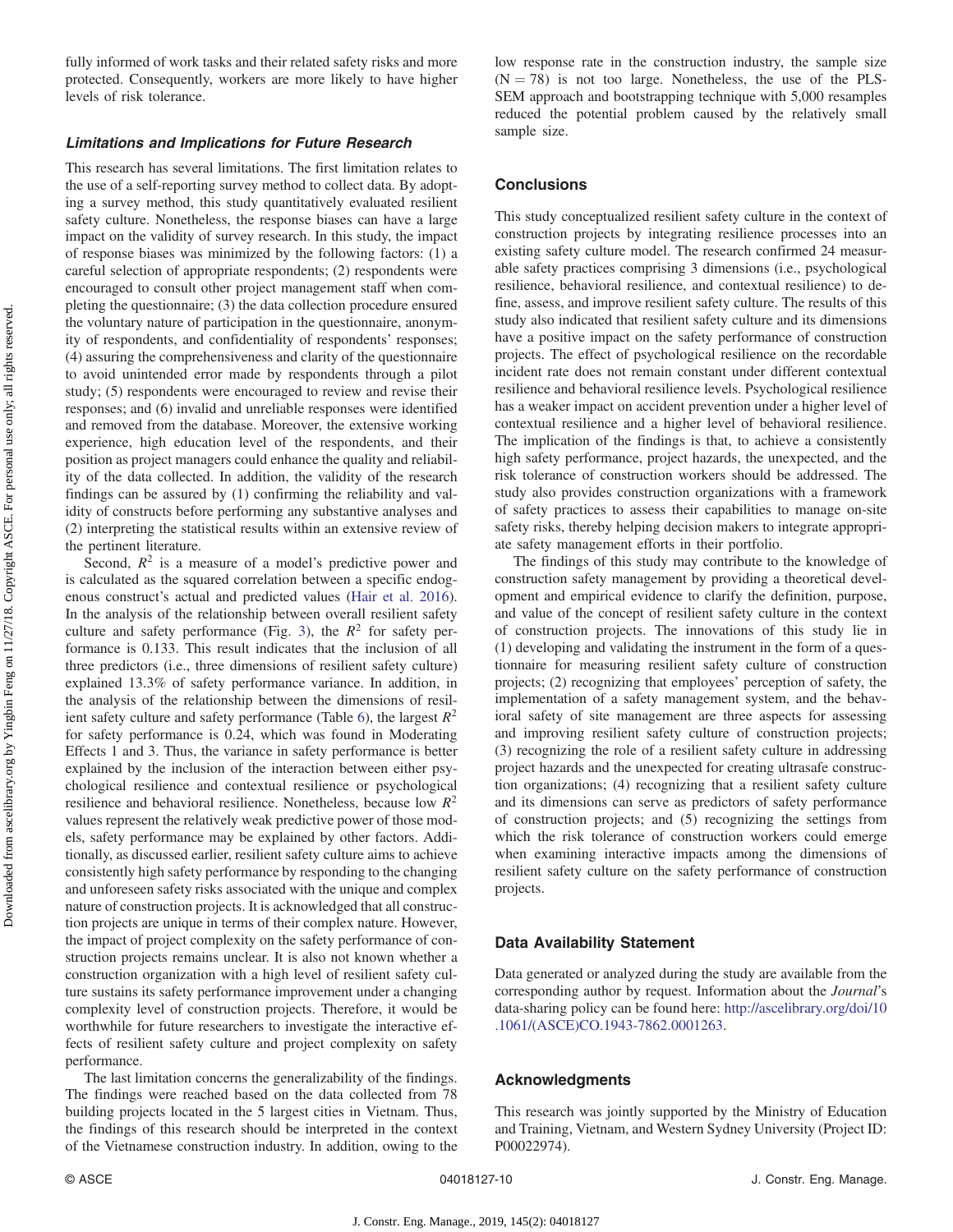## <span id="page-10-0"></span>**References**

- ACSNI (Advisory Committee on the Safety of Nuclear Installations). 1993. Third report: Organizing for safety. Sheffield, UK: HSE Books, Health and Safety Commission.
- Akgün, A. E., and H. Keskin. 2014. "Organisational resilience capacity and firm product innovativeness and performance." Int. J. Prod. Res. 52 (23): 6918–6937. <https://doi.org/10.1080/00207543.2014.910624>.
- Akselsson, R. E. A., F. Koornneef, S. Stewart, and M. Ward. 2009. "Resilience safety culture in aviation organisations." In Proc., 17th World Congress on Ergonomics. Beijing: IEA.
- Aksorn, T., and B. H. W. Hadikusumo. 2008. "Critical success factors influencing safety program performance in Thai construction projects." Saf. Sci. 46 (4): 709–727. [https://doi.org/10.1016/j.ssci.2007.06.006.](https://doi.org/10.1016/j.ssci.2007.06.006)
- Azadeh, A., S. M. Haghighi, and V. Salehi. 2015. "Identification of managerial shaping factors in a petrochemical plant by resilience engineering and data envelopment analysis." J. Loss Prev. Process Ind. 36: 158–166. <https://doi.org/10.1016/j.jlp.2015.06.002>.
- Bandura, A. 1986. Social foundations of thought and action: A social cognitive theory. Englewood Cliffs, NJ: Prentice-Hall.
- Bandura, A., and D. McClelland. 1977. Social learning theory. Englewood Cliffs, NJ: Prentice-Hall.
- Chen, Q., and R. Jin. 2013. "Multilevel safety culture and climate survey for assessing new safety program." J. Constr. Eng. Manage. 139 (7): 805–817. [https://doi.org/10.1061/\(ASCE\)CO.1943-7862.0000659](https://doi.org/10.1061/(ASCE)CO.1943-7862.0000659).
- Chin, W. W. 1998. "The partial least squares approach to structural equation modeling." In Modern methods for business research, 295–336. Mahwah, NJ: Lawrence Erlbaum Associates.
- Choudhry, R. M., and D. Fang. 2008. "Why operatives engage in unsafe work behavior: Investigating factors on construction sites." Saf. Sci. 46 (4): 566–584. [https://doi.org/10.1016/j.ssci.2007.06.027.](https://doi.org/10.1016/j.ssci.2007.06.027)
- Choudhry, R. M., D. Fang, and S. Mohamed. 2007. "The nature of safety culture: A survey of the state-of-the-art." Saf. Sci. 45 (10): 993–1012. <https://doi.org/10.1016/j.ssci.2006.09.003>.
- Cigularov, K. P., P. Y. Chen, and J. Rosecrance. 2010. "The effects of error management climate and safety communication on safety: A multi-level study." Accid. Anal. Prev. 42 (5): 1498–1506. [https://doi.org/10.1016/j](https://doi.org/10.1016/j.aap.2010.01.003) [.aap.2010.01.003](https://doi.org/10.1016/j.aap.2010.01.003).
- Clarke, S. 1999. "Perceptions of organizational safety: Implications for the development of safety culture." J. Organiz. Behav. 20 (2): 185–198. [https://doi.org/10.1002/\(SICI\)1099-1379\(199903\)20:2](https://doi.org/10.1002/(SICI)1099-1379(199903)20:2%3C185::AID-JOB892%3E3.0.CO;2-C)<185:: [AID-JOB892](https://doi.org/10.1002/(SICI)1099-1379(199903)20:2%3C185::AID-JOB892%3E3.0.CO;2-C)>3.0.CO;2-C.
- Cooper, D. R., and C. W. Emory. 1995. Business research methods. Chicago: Richard D. Irwin.
- Cooper, M. D. 2000. "Towards a model of safety culture." Saf. Sci. 36 (2): 111–136. [https://doi.org/10.1016/S0925-7535\(00\)00035-7](https://doi.org/10.1016/S0925-7535(00)00035-7).
- DeJoy, D. M. 2005. "Behavior change versus culture change: Divergent approaches to managing workplace safety." Saf. Sci. 43 (2): 105–129. <https://doi.org/10.1016/j.ssci.2005.02.001>.
- Dekker, S. 2012. Drift into failure: From hunting broken components to understanding complex systems. Farnham, UK: Ashgate.
- Department of Work Safety. 2018. Report of work-related accidents. Hanoi, Vietnam: Ministry of Labor, Invalids & Social Affairs.
- Falk, R. F., and N. B. Miller. 1992. A primer for soft modeling. Akron, OH: University of Akron Press.
- Fang, D., and H. Wu. 2013. "Development of a safety culture interaction (SCI) model for construction projects." Saf. Sci. 57: 138–149. [https://](https://doi.org/10.1016/j.ssci.2013.02.003) [doi.org/10.1016/j.ssci.2013.02.003.](https://doi.org/10.1016/j.ssci.2013.02.003)
- Fellows, R. F., and A. Liu. 2015. Research methods for construction. Hoboken, NJ: Wiley.
- Feng, Y. 2013. "Effect of safety investments on safety performance of building projects." Saf. Sci. 59: 28–45. [https://doi.org/10.1016/j.ssci](https://doi.org/10.1016/j.ssci.2013.04.004) [.2013.04.004.](https://doi.org/10.1016/j.ssci.2013.04.004)
- Feng, Y. 2015. "Mathematical models for determining the minimum level of voluntary safety investments for building projects." J. Constr. Eng. Manage. 141 (7): 04015015. [https://doi.org/10.1061/\(ASCE\)CO.1943](https://doi.org/10.1061/(ASCE)CO.1943-7862.0000987) [-7862.0000987.](https://doi.org/10.1061/(ASCE)CO.1943-7862.0000987)
- Feng, Y., P. Wu, G. Ye, and D. Zhao. 2017. "Risk-compensation behaviors on construction sites: Demographic and psychological determinants."

J. Manage. Eng. 33 (4): 04017008. [https://doi.org/10.1061/\(ASCE\)ME](https://doi.org/10.1061/(ASCE)ME.1943-5479.0000520) [.1943-5479.0000520.](https://doi.org/10.1061/(ASCE)ME.1943-5479.0000520)

- Fernández-Muñiz, B., J. M. Montes-Peón, and C. J. Vázquez-Ordás. 2007. "Safety culture: Analysis of the causal relationships between its key dimensions." J. Saf. Res. 38 (6): 627–641. [https://doi.org/10.1016/j.jsr](https://doi.org/10.1016/j.jsr.2007.09.001) [.2007.09.001.](https://doi.org/10.1016/j.jsr.2007.09.001)
- Fornell, C., and F. L. Bookstein. 1982. "Two structural equation models: LISREL and PLS applied to consumer exit-voice theory." J. Marketing Res. 19 (4): 440–452. [https://doi.org/10.2307/3151718.](https://doi.org/10.2307/3151718)
- Fornell, C., and D. F. Larcker. 1981. "Evaluating structural equation models with unobservable variables and measurement error." J. Marketing Res. 18 (1): 39–50. <https://doi.org/10.2307/3151312>.
- Geller, E. S. 1994. "Ten principles for achieving a total safety culture." Prof. Saf. 39 (9): 18.
- Guldenmund, F. W. 2000. "The nature of safety culture: A review of theory and research." Saf. Sci. 34 (1): 215–257. [https://doi.org/10.1016/S0925](https://doi.org/10.1016/S0925-7535(00)00014-X) [-7535\(00\)00014-X.](https://doi.org/10.1016/S0925-7535(00)00014-X)
- Guo, H., H. Li, G. Chan, and M. Skitmore. 2012. "Using game technologies to improve the safety of construction plant operations." Accid. Anal. Prev. 48: 204–213. [https://doi.org/10.1016/j.aap.2011.06.002.](https://doi.org/10.1016/j.aap.2011.06.002)
- Hair, J. F., G. T. M. Hult, C. M. Ringle, and M. Sarstedt. 2016. A primer on partial least squares structural equation modeling (PLS-SEM). Thousand Oaks, CA: Sage Publications.
- Hinze, J. 2002. Safety plus: Making zero accidents a reality. CII Research Rep. No. 160-11. Gainesville, FL: Construction Industry Institute, Univ. of Florida.
- Hollnagel, E. 2008. "Risk + barriers = safety?" Saf. Sci. 46 (2): 221–229. <https://doi.org/10.1016/j.ssci.2007.06.028>.
- Hollnagel, E. 2011. "Prologue: The scope of resilience engineering." In Resilience engineering in practice: A guidebook. Farnham, UK: Ashgate.
- Huang, L., Y. Han, Y. Zhou, H. Gutscher, and J. Bi. 2013. "How do the Chinese perceive ecological risk in freshwater lakes?" PLoS One 8 (5): e62486. [https://doi.org/10.1371/journal.pone.0062486.](https://doi.org/10.1371/journal.pone.0062486)
- Jaselskis, E. J., S. D. Anderson, and J. S. Russell. 1996. "Strategies for achieving excellence in construction safety performance." J. Constr. Eng. Manage. 122 (1): 61–70. [https://doi.org/10.1061/\(ASCE\)0733](https://doi.org/10.1061/(ASCE)0733-9364(1996)122:1(61)) [-9364\(1996\)122:1\(61\).](https://doi.org/10.1061/(ASCE)0733-9364(1996)122:1(61))
- Lengnick-Hall, C. A., T. E. Beck, and M. L. Lengnick-Hall. 2011. "Developing a capacity for organizational resilience through strategic human resource management." Human Resour. Manage. Rev. 21 (3): 243–255. <https://doi.org/10.1016/j.hrmr.2010.07.001>.
- McDonald, N., S. Corrigan, C. Daly, and S. Cromie. 2000. "Safety management systems and safety culture in aircraft maintenance organisations." Saf. Sci. 34 (1–3): 151–176. [https://doi.org/10.1016/S0925-7535\(00\)](https://doi.org/10.1016/S0925-7535(00)00011-4) [00011-4.](https://doi.org/10.1016/S0925-7535(00)00011-4)
- Ministry of Construction. 2016. Circular: Regulations for classification of construction projects. 03/2016/TT-BXD. Hanoi, Vietnam: Ministry of Construction.
- Mitropoulos, P., T. S. Abdelhamid, and G. A. Howell. 2005. "Systems model of construction accident causation." J. Constr. Eng. Manage. 131 (7): 816–825. [https://doi.org/10.1061/\(ASCE\)0733-9364\(2005\)](https://doi.org/10.1061/(ASCE)0733-9364(2005)131:7(816)) [131:7\(816\).](https://doi.org/10.1061/(ASCE)0733-9364(2005)131:7(816))
- Mohamed, S. 2002. "Safety climate in construction site environments." J. Constr. Eng. Manage. 128 (5): 375–384. [https://doi.org/10.1061](https://doi.org/10.1061/(ASCE)0733-9364(2002)128:5(375)) [/\(ASCE\)0733-9364\(2002\)128:5\(375\)](https://doi.org/10.1061/(ASCE)0733-9364(2002)128:5(375)).
- Pęciłło, M. 2016. "The resilience engineering concept in enterprises with and without occupational safety and health management systems." Saf. Sci. 82: 190–198. <https://doi.org/10.1016/j.ssci.2015.09.017>.
- Peltzman, S. 1975. "The effects of automobile safety regulation." J. Political Econ. 83 (4): 677–725. <https://doi.org/10.1086/260352>.
- Pillay, M., D. Borys, D. Else, and M. Tuck. 2010. "Safety culture and resilience engineering—Exploring theory and application in improving gold mining safety executive." In Proc., Gravity Gold Conf. Ballarat, Australia.
- Radujković, M., and I. Burcar. 2005. "Risk breakdown structure for construction projects." In Proc., 3rd Int. Conf. on Construction in the 21st Century-Advancing Engineering, Management and Technology. Athena, Greece.